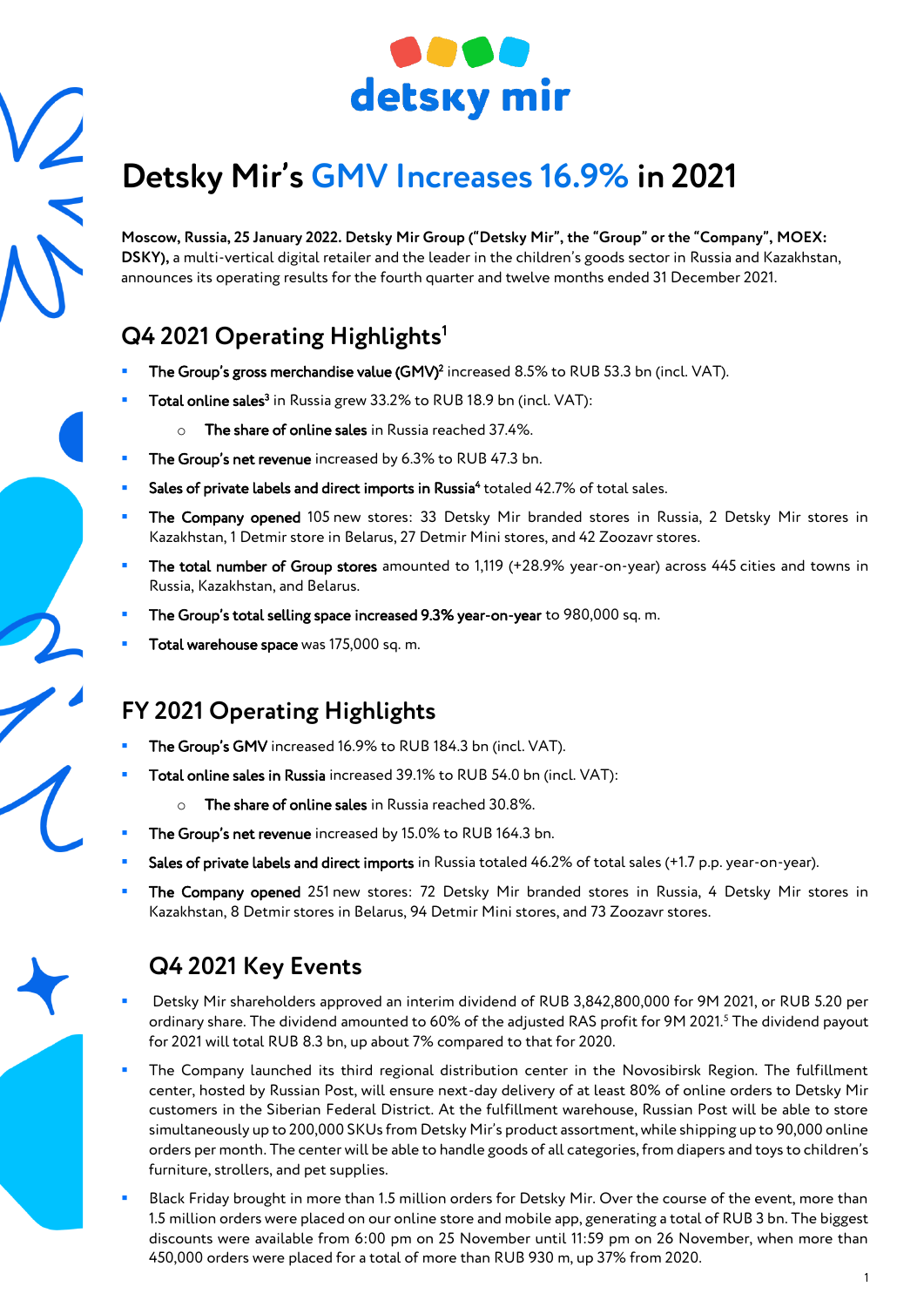- The Global Shopping Day set a number of online sales records for Detsky Mir. At the sale's peak on 11 November, 273,000 orders were placed via our online platform and marketplace for a total of RUB 570 m – a 63% increase on last year's event. At the same time, the range of products on offer topped 320,000 SKUs, with over 80% of our marketplace sellers taking part in the sales event, and the order processing speed reaching 18,000 fulfillments per hour.
- Detsky Mir opened its milestone 900th branded store and its 100th Detmir Mini store. The new branded store with floor space of more than 1,200 sq. m is located in a shopping mall in Krasnokamensk. The milestone smallformat Detmir Mini store with floor space of 167 sq. m opened in Novovoronezh.
- Detsky Mir celebrated 10 years of operating in Kazakhstan. The first Detsky Mir branded store in Kazakhstan opened on 9 December 2011 in the Tulpar shopping mall, Astana. Today, Detsky Mir Group is the leader in the children's goods sector in Kazakhstan. Over the past five years, the Company has expanded its presence in the country more than sixfold, growing the chain from 7 to 45 stores, with the current floor space totaling 40,000 sq. m.
- Detsky Mir won silver on Russia's Best Employers List by Forbes and KPMG. In the third ranking of the country's top employers, which rated 104 companies, Forbes and KPMG focused on corporate ESG practices. The panel of expert judges who compiled the ranking comprised specialists from rating agencies, environmentalists, and sustainability experts.
- The IR team at Detsky Mir Group was recognized as Russia's best: the Company was placed top in the Best Corporate by Small Cap IR Russia 2021 category. This IR ranking has long been considered a top international recognition of investor engagement efforts by companies and their management teams.
- The Detsky Mir flagship store in the MEGA Teply Stan shopping mall earned a finalist finish in the Global Retail Real Estate Awards, an annual international industry award to celebrate achievements in retail and retail real estate.
- Detsky Mir won one of the most prestigious professional awards in e-commerce and omnichannel, Large Turnover 2021, in the Breakthrough of the Year category and was a finalist of its Grand Prix.
- Detsky Mir's marketplace was recognized as the best niche marketplace in 2021 according to ECOM AWARDS, an e-commerce and retail professional award launched this year.

# **ESG Highlights**

- In December, the Detsky Mir Charitable Foundation, part of Detsky Mir Group, announced that it would work with the Stolitsa Miloserdia Charitable Foundation, Pharmeco Group, and MC Intermark Auto to donate items to orphans and children from large and low-income families in St. Petersburg and the Novosibirsk Region. The donations, worth over RUB 6 m, included goods that children need: hygiene products, toys, apparel, furniture, strollers, and sporting goods.
- The Detsky Mir Charitable Foundation and Kimberly-Clark's Huggies brand launched their first joint charity campaign – Appreciating Every Night. The initiative is aimed at helping children in hospices or palliative care units of hospitals.
- On the eve of its 17th anniversary, the Detsky Mir Charitable Foundation upgraded its visual identity. The logo retained the instant recognizability of the Detsky Mir brand but acquired its own identity: the signature colored cubes were replaced with hearts, which symbolize human emotions, care, and attention. The new logo and branding were launched on the Foundation's home page at bf.detmir.ru and will later be rolled out across Detsky Mir Group's retail stores.
- Three thousand customers of the Zoozavr chain took part in a campaign to help homeless pets. More than 890 kg of pet food and treats for dogs and cats were collected, as well as over 150 items of essential goods, including hygiene products, toys, and pads.

### **Maria Davydova, CEO of PJSC Detsky Mir:**

"Last year proved that our decision to pursue an omnichannel growth strategy was a sound one. By delivering on our strategy, we have consolidated our leadership in the children's goods market, becoming one of the largest and fastest-growing e-commerce players in the Children's category. Key achievements include expanding the retail chain's footprint, strengthening our federal and regional logistics infrastructure, seamlessly expanding our assortment by growing our online marketplace, as well as cutting down on delivery lead times for online orders and improving customer service quality across all sales channels.

2021 brought unprecedented new challenges for Detsky Mir and retail as a whole. From ongoing uncertainty amid the spread of COVID-19, new regulatory constraints, and shifts in the operational and logistics environment to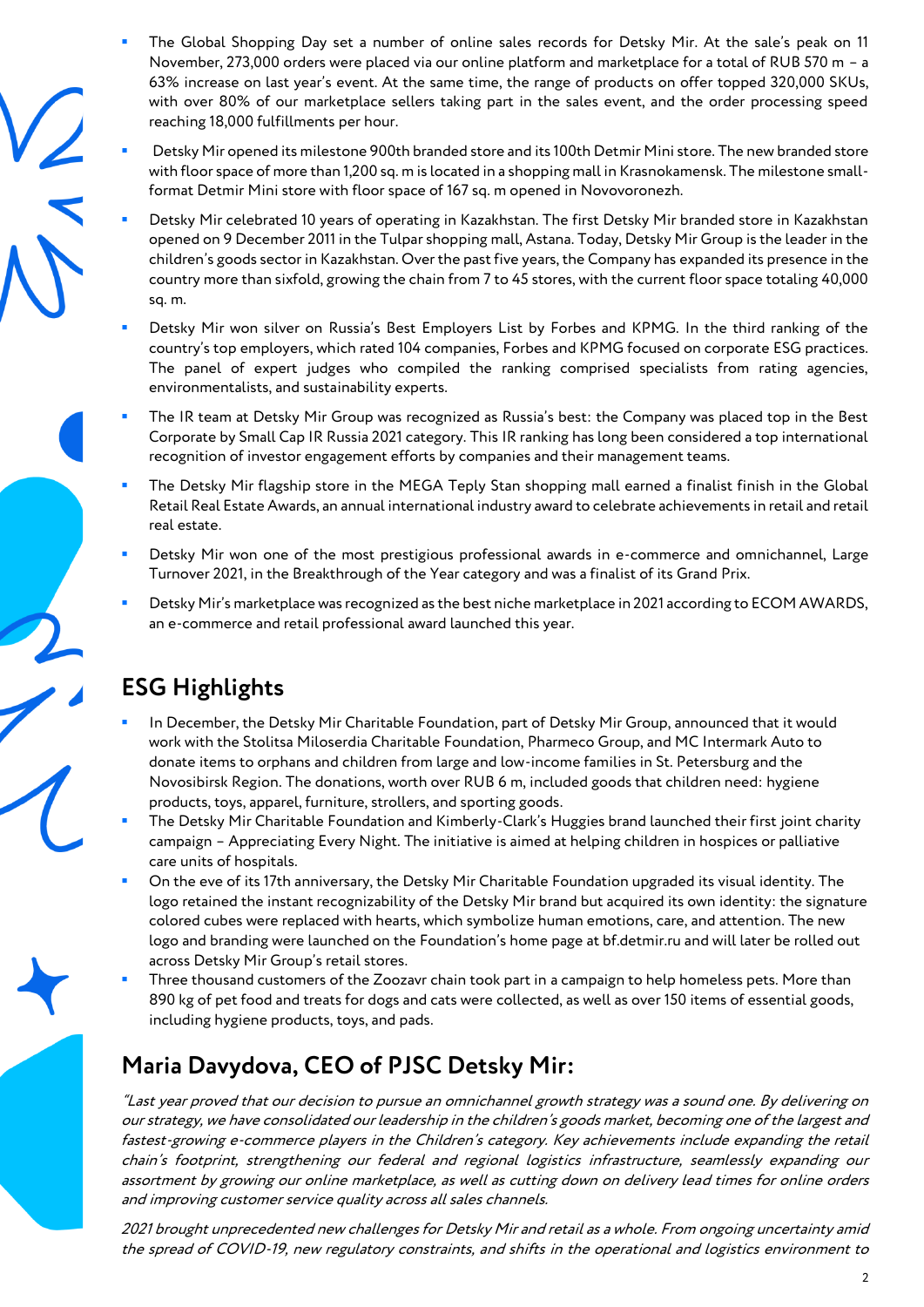rising inflation and the labor shortage – this series of challenges allowed us to once again prove just how effective our business model is and strengthen our leadership in the children's goods market, both offline and online.

External factors, coupled with effective pricing, product range expansion, and rapid order fulfillment, helped drive a 34.7% increase in online store sales in Q4 2021, while the online segment made up a record 36.1% of Group sales.

We maintain our focus on building out an exclusive product offering through private labels and direct imports. Last year, the share of private labels and direct imports in total annual sales increased by 1.7 p.p. year-on-year to 46.2%.

We ended the year having broken a string of records in our online business; for example, during the height of November's Black Friday sale, we processed orders totaling more than RUB 930 m, an impressive 37% increase from last year's promotion. On top of this, the online channel's total share of sales at Detsky Mir in Russia reached a record 37.4% in the quarter.

I should also highlight that we have met our annual expansion target for the retail chain, with most store openings, 105 new stores, taking place during the fourth quarter of 2021.

Our top priority in 2022 continues to be the further consolidation of the children's goods market, with our key focus being on effectively expanding our underlying logistics, retail, and digital infrastructure to deliver solid performance both offline and online in a shifting market environment. Achieving leadership across all e-comm products in terms of mobile app and online store usability, and launching new digital services continue to be a key pillar of our digital strategy."

3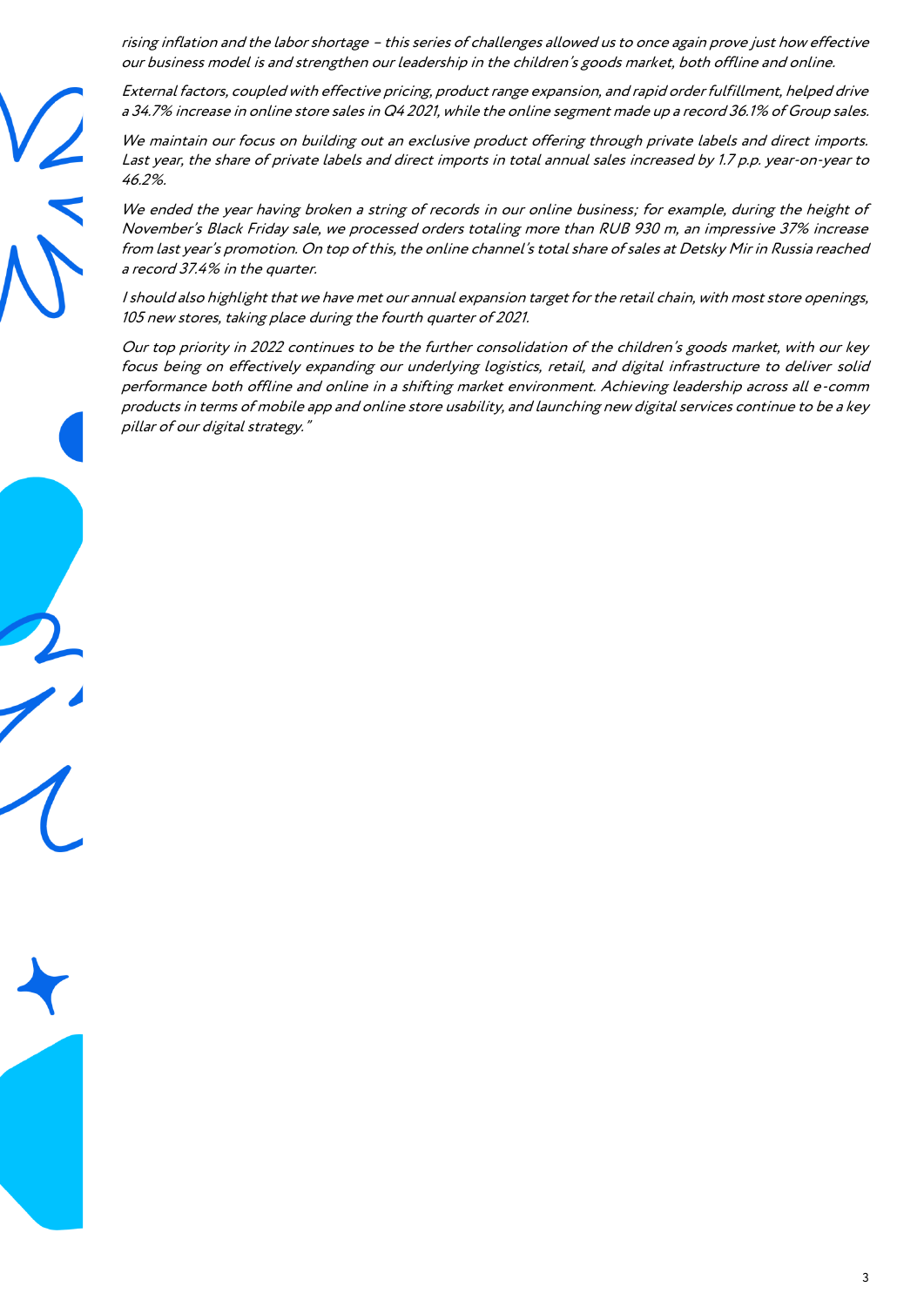# **OPERATING HIGHLIGHTS**

### **Detsky Mir Group's GMV & Revenue<sup>6</sup>**

| GMV, RUB m (incl. VAT)                | 4Q 2021 | 4Q 2020 | Δ,%         | 12M 2021 | 12M 2020 | Δ,%         |
|---------------------------------------|---------|---------|-------------|----------|----------|-------------|
| Group                                 | 53 325  | 49 127  | 8.5%        | 184 277  | 157 622  | 16.9%       |
| Russia                                | 50 425  | 47165   | 6.9%        | 175 220  | 152 268  | 15.1%       |
| Kazakhstan                            | 2 1 9 1 | 1589    | 37.9%       | 6927     | 4 2 6 1  | 62.6%       |
| <b>Belarus</b>                        | 709     | 373     | 90.1%       | 2 1 3 0  | 1093     | 94.9%       |
| Total online sales, RUB m (incl. VAT) | 4Q 2021 | 4Q 2020 | Δ,%         | 12M 2021 | 12M 2020 | Δ, %        |
| Group                                 | 19 2 65 | 14 3 05 | 34.7%       | 54 940   | 39187    | 40.2%       |
| Russia                                | 18881   | 14 17 8 | 33.2%       | 54 047   | 38 851   | 39.1%       |
| Kazakhstan                            | 356     | 127     | 180.3%      | 862      | 335      | 157.3%      |
| <b>Belarus</b>                        | 28      |         |             | 31       |          |             |
| Online share in total sales, %        | 4Q 2021 | 4Q 2020 | Δ, %        | 12M 2021 | 12M 2020 | Δ, %        |
| Group                                 | 36.1%   | 29.1%   | 7.0 p.p.    | 29.8%    | 24.9%    | 4.9 p.p.    |
| Russia                                | 37.4%   | 30.1%   | 7.3 p.p.    | 30.8%    | 25.5%    | 5.3 p.p.    |
| Kazakhstan                            | 16.2%   | 8.0%    | 8.2 p.p.    | 12.4%    | 7.9%     | 4.5 p.p.    |
| <b>Belarus</b>                        | 3.9%    |         |             | 1.5%     |          |             |
| Revenue, RUB m                        | 4Q 2021 | 4Q 2020 | Δ,%         | 12M 2021 | 12M 2020 | Δ, %        |
| Group                                 | 47 295  | 44 489  | 6.3%        | 164 303  | 142 882  | 15.0%       |
| Detsky Mir in Russia                  | 44 3 23 | 42 624  | 4.0%        | 155 330  | 137 317  | 13.1%       |
| Detsky Mir in Kazakhstan              | 1955    | 1409    | 38.8%       | 6195     | 3798     | 63.1%       |
| Detmir in Belarus                     | 610     | 336     | 81.5%       | 1845     | 981      | 88.1%       |
| Zoozavr                               | 407     | 116     | 250.9%      | 933      | 351      | 165.8%      |
| Other                                 |         | 4       | $(100.0)\%$ |          | 435      | $(100.0)\%$ |

In Q4 2021, the Group's GMV increased 8.5% year-on-year to RUB 53.3 bn. The increase in the Group's GMV in the fourth quarter was driven by the organic growth of selling space and by increased seasonal demand (the run up to New Year) for our exclusive products (which include private labels and direct imports), despite a headwind from the COVID-19 restrictions imposed on the operation of stores during the first week of November in Russia. Between 28 October and 7 November, about 3% of stores were closed, 35% of stores had limited operations (only offering the in-store pickup option or a limited product assortment), and 62% were operating as normal. In November and December, about 30%–40% of shopping malls in Russia hosting our stores demanded that shoppers produce a QR code confirming that they were vaccinated or had antibodies in line with restrictions imposed by local authorities, which also had a negative impact on GMV.

In the fourth quarter, our total online sales in Russia grew 33.2%, with their share in total sales in Russia standing at a record 37.4%. Online demand was spurred by footfall restrictions, as well as a good pre-New Year season and successful traditional promotions such as Black Friday.

Detsky Mir is increasing sales in its online segment in Kazakhstan, which continues to grow at a double-digit pace. In Q3 2021, the Company launched an online store in Belarus, which currently only offers the in-store pickup option.

In Q4 2021, the net revenue of Zoozavr pet supplies stores grew 251% to RUB 407 m.

The Company demonstrated strong performance in the fourth quarter thanks to a successful holiday season and strong sales in the toys, and apparel and footwear categories. In Q4 2021, the toys category accounted for 40% of total sales (down 1.0 p.p. year-on-year) and the apparel and footwear category for 25% (up 1.0 p.p. year-on-year). Another major sales category, products for newborns, came in at 27% (flat year-on-year).

Detsky Mir continues to reinforce its exclusive product assortment position. Full-year sales of private labels and direct imports in Russia grew to 46.2% of revenue (+1.7 p.p. year-on-year). This growth was primarily driven by an increase in the share of apparel and footwear sales (where private labels and direct imports account for 97%), as well as in the share of private labels in products for newborns, and in large-size products.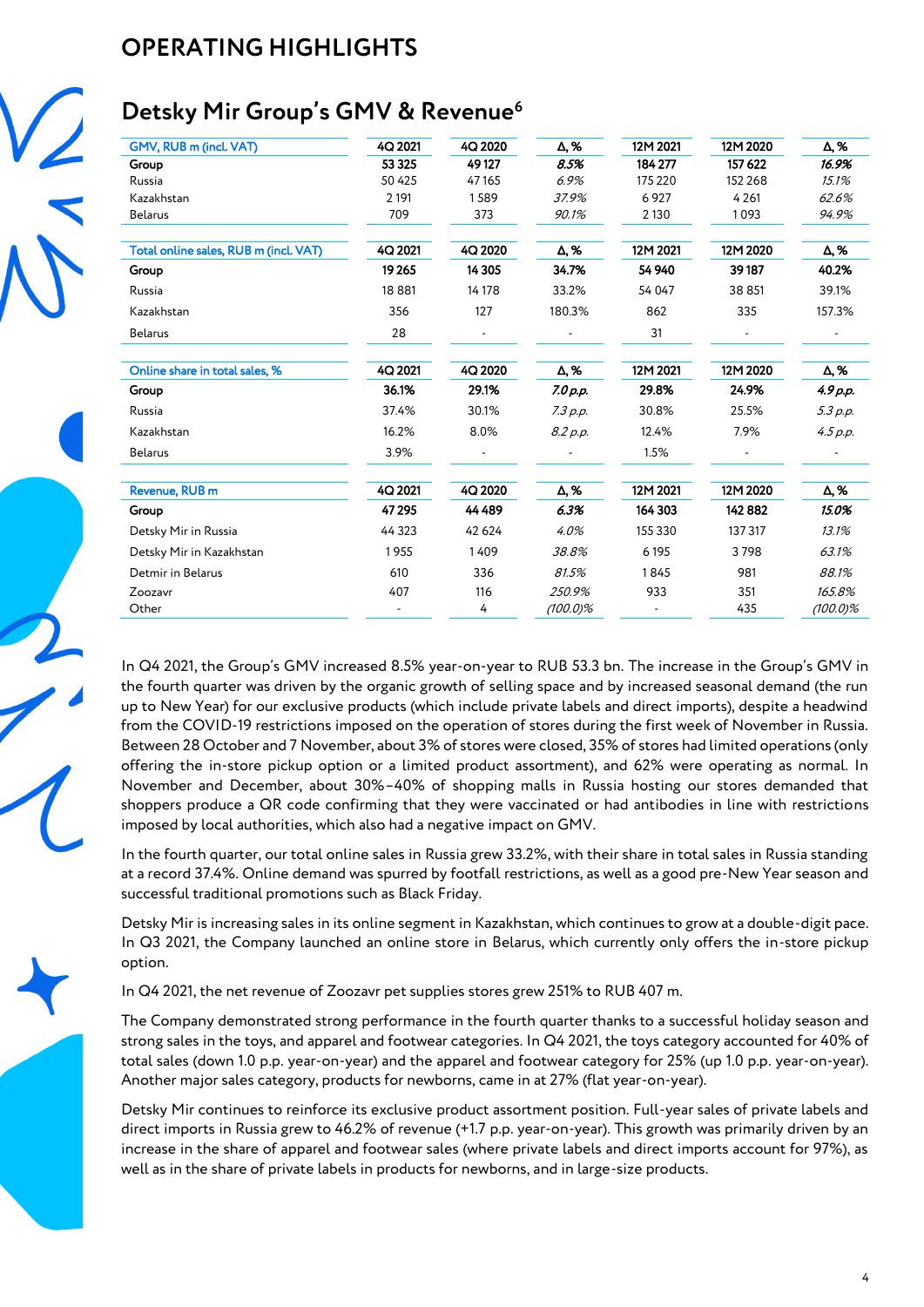# **Online Performance<sup>7</sup>**



| <b>Online metrics</b><br>(Web and mobile platforms) | 4Q 2021 | 4Q 2020 | Δ, %         | 12M 2021 | 12M 2020 | Δ,%         |
|-----------------------------------------------------|---------|---------|--------------|----------|----------|-------------|
| Online visits, m                                    | 221.8   | 159.0   | 39.5%        | 664.4    | 450.6    | 47.4%       |
| Online orders, m                                    | 11.1    | 8.9     | 24.7%        | 34.3     | 24.3     | 41.2%       |
| <b>Conversion Rate</b>                              | 5.0%    | 5.6%    | $(0.6)$ p.p. | 5.2%     | 5.4%     | (0.2) p.p.  |
| <b>Marketplace metrics</b><br>(Russia)              | 4Q 2021 | 4Q 2020 | Δ,%          | 12M 2021 | 12M 2020 | Δ, %        |
| Marketplace sales, RUB m (incl. VAT)                | 1591    | 329     | 383.6%       | 3477     | 548      | 534.5%      |
| Share of total online sales, %                      | 8.3%    | 2.3%    | 6.0 p.p.     | 6.3%     | 1.4%     | 3.5 p.p.    |
| Online assortment, SKUs                             | 920     | 250     | 268.0%       | 920      | 250      | 268.0%      |
| Online orders by delivery (Russia), %               | 4Q 2021 | 4Q 2020 | Δ, %         | 12M 2021 | 12M 2020 | Δ, %        |
| Click & collect                                     | 85.3%   | 85.8%   | (0.5) p.p.   | 86.3%    | 84.1%    | 2.2 p.p.    |
| Courier delivery                                    | 14.7%   | 14.2%   | 0.5 p.p.     | 13.7%    | 15.9%    | (2.2) p.p.  |
| Online orders by platform (Russia), %               | 4Q 2021 | 4Q 2020 | Δ,%          | 12M 2021 | 12M 2020 | Δ, %        |
| Mobile platform                                     | 79.2%   | 64.0%   | 15.2 p.p.    | 78.6%    | 56.9%    | 21.7 p.p.   |
| Web platform                                        | 20.8%   | 36.0%   | (15.2) p.p.  | 21.4%    | 43.1%    | (21.7) p.p. |
| <b>Mobile app metrics</b><br>(Russia)               | 4Q 2021 | 4Q 2020 | Δ, %         | 12M 2021 | 12M 2020 | Δ, %        |
| Installations, m                                    | 13.1    | 7.4     | 77.0%        | 13.1     | 7.4      | 77.0%       |
| MAU, m                                              | 4.1     | 2.6     | 57.7%        | 3.4      | 2.4      | 41.7%       |

Online sales continued to grow throughout the fourth quarter following an increase in web traffic, primarily via the mobile app. The number of online visitors increased by 39.5% in Q4 2021 to 221.8 million. Online orders increased 24.7% to 11.1 million. Conversion for the fourth quarter dropped 0.6 p.p. to 5.0%.

In-store pickup from branded stores remains the most popular delivery option in the online segment. However, this channel's share in total online sales decreased to 85.3% over the quarter, down 0.5% p.p. year-on-year. The drop in in-store pickup was driven by a stronger demand for courier delivery amid the circuit-breaker lockdown imposed in late October and early November.

The mobile app continues to gain popularity among our customers, with the share of online orders placed on the app growing to 79.2% in Q4 2021. Since launch, the app has been downloaded almost 13.1 million times. The mobile platform's monthly active users (MAU) grew by 57.7% to 4.1 million.

Detsky Mir's online assortment has increased to 920,000 SKUs year-to-date. In Q4 2021, the marketplace's contribution to the Group's GMV amounted to 8.3% of the Group's total online sales in Russia.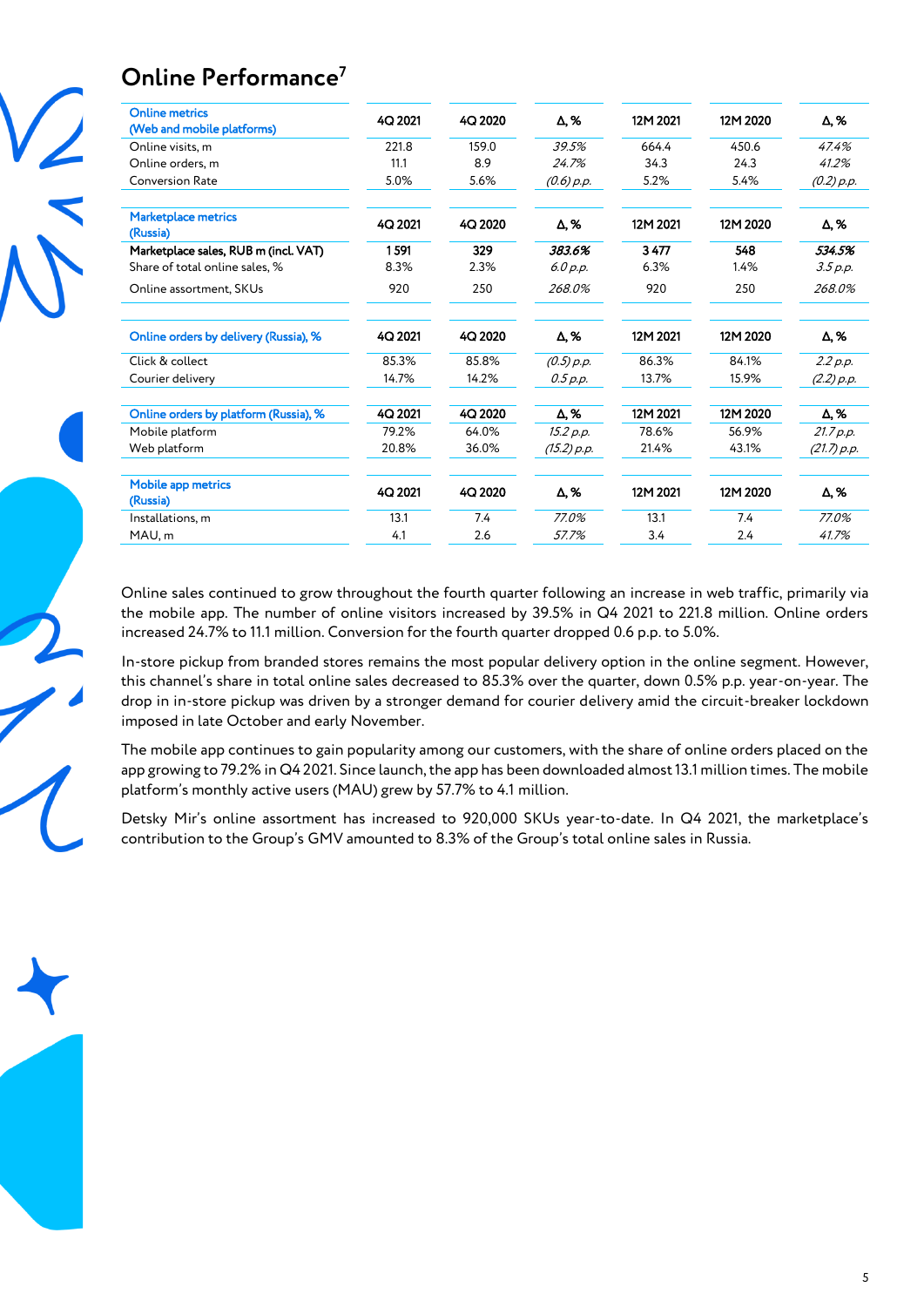

# **Like-For-Like (LFL) Sales Growth at Detsky Mir Stores<sup>8</sup>**

| 12M 2020<br>4.1%<br>$-1.4%$<br>5.6% | Δ,%<br>1.3 p.p.<br>5.2 p.p.<br>(4.1) p.p. |
|-------------------------------------|-------------------------------------------|
|                                     |                                           |
|                                     |                                           |
|                                     |                                           |
|                                     |                                           |
| 12M 2020                            | Δ,%                                       |
| 4.0%                                | 0.9 p.p.                                  |
| $-1.4%$                             | 4.8 p.p.                                  |
| 5.5%                                | (4.0) p.p.                                |
| 12M 2020                            | Δ, %                                      |
| $-0.7%$                             | 36.7 р.р.                                 |
| $-10.6%$                            | 40.2 p.p.                                 |
| 11.1%                               | (6.2) p.p.                                |
| 12M 2020                            | Δ,%                                       |
| 72.2%                               | (51.4) p.p.                               |
| 44.8%                               | (33.8) p.p.                               |
| 18.9%                               | (10.1) p.p.                               |
|                                     |                                           |

In the fourth quarter, Detsky Mir's total like-for-like sales fell 2.3% year-on-year across all countries of operation, driven primarily by the October and November 2021 lockdown (absent in 2020) in Russia and the continuing restrictions requiring electronic proof of vaccination or antibodies when visiting shopping malls in some Russian regions.

Other countries of operation showed positive performance. The greatest growth in like-for-like sales came from Kazakhstan. This is, in many respects, down to the low base effect: most of our stores in Kazakhstan were forced to temporarily close in Q4 2021 to curb the spread of COVID-19.

In Belarus, we see footfall stabilizing as the new stores that opened in 2019 and 2020 fully ramped up.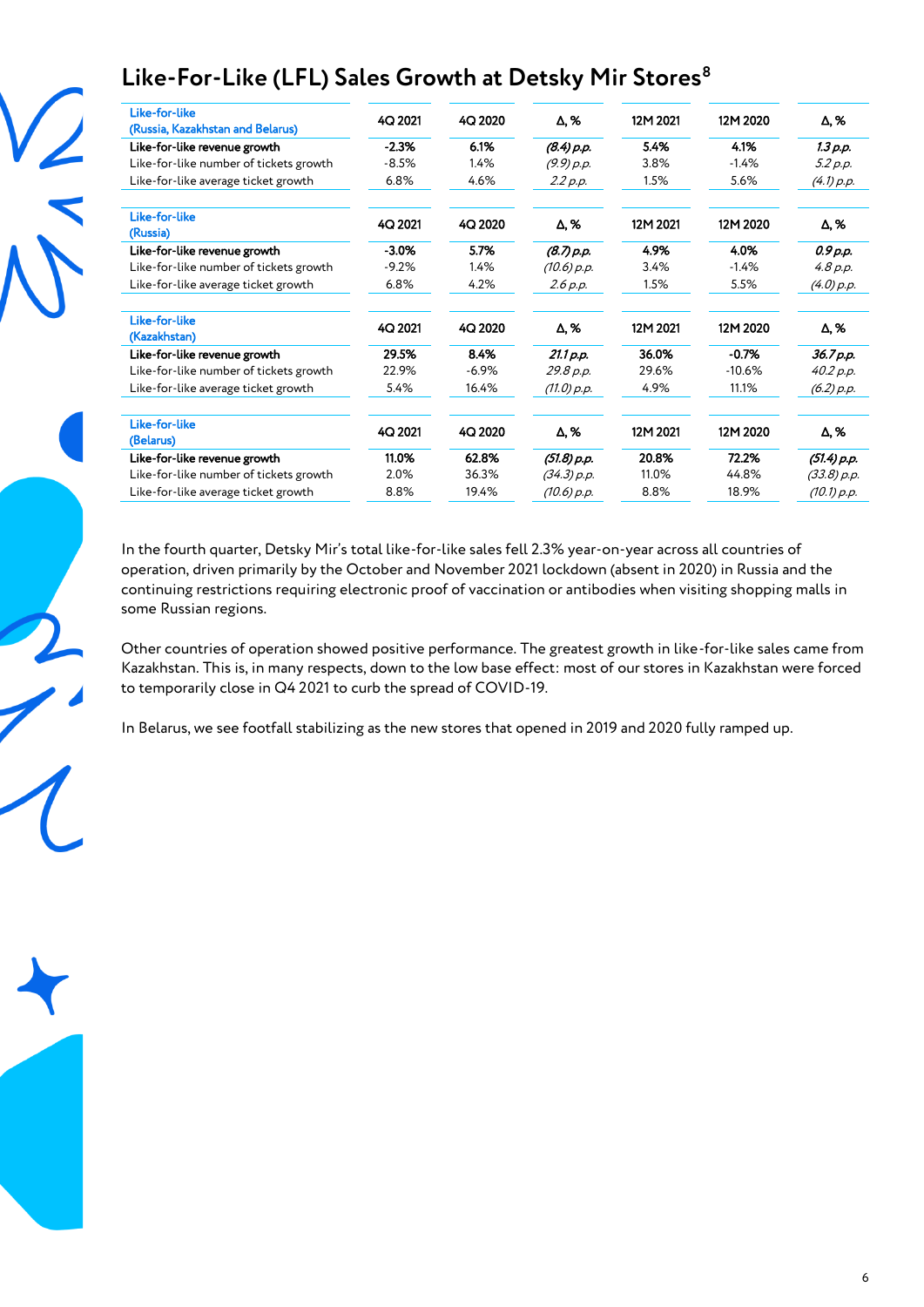# **Group Retail Chain Expansion<sup>9</sup>**

| <b>Retail Chain</b>      |         | <b>Number of stores</b> |             |         | Selling space (k sq m) |        |  |
|--------------------------|---------|-------------------------|-------------|---------|------------------------|--------|--|
|                          | 4Q 2021 | 4Q 2020                 | $\Delta$ .% | 4Q 2021 | 4Q 2020                | Δ,%    |  |
| Group                    | 1119    | 868                     | 28.9%       | 980     | 897                    | 9.3%   |  |
| Detsky Mir in Russia     | 850     | 778                     | 9.3%        | 897     | 843                    | 6.4%   |  |
| Detsky Mir in Kazakhstan | 45      | 41                      | 9.8%        | 42      | 38                     | 10.5%  |  |
| Detmir in Belarus        | 21      | 13                      | 61.5%       | 18      | 11                     | 63.6%  |  |
| Detmir mini              | 110     | 16                      | 587.5%      | 15      | 3                      | 400.0% |  |
| Zoozavr                  | 93      | 20                      | 365.0%      | 9       | C                      | 350.0% |  |

As at Q4-end, the total number of Group stores was up 28.9% year-on-year to 1,119, spread across 445 cities and towns in Russia, Kazakhstan, and Belarus. The relatively strong year-on-year increase in store count was organic growth, supported by the closure of ABC and ELC stores in Q3 2020. In Q4 2021, the Company opened 105 new stores: 33 Detsky Mir branded stores in Russia, 2 Detsky Mir stores in Kazakhstan, 1 Detmir store in Belarus, 27 Detmir Mini stores, and 42 Zoozavr stores.

The Group's total retail selling space increased 9.3% year-on-year to 980,000 sq. m.

The Company continues to expand its logistics infrastructure, including by adding new partner pickup points and automated parcel lockers, the number of which has quadrupled to 25,000 since the start of the year.

In Q4 2021, Detsky Mir launched a regional distribution center in Novosibirsk. The Company currently operates two federal distribution centers in the Moscow Region and three regional warehouses in the Rostov, Kazan, and Novosibirsk Regions. Total warehouse space is 175,000 sq. m.

#### **Loyalty Program<sup>10</sup>**

| Detsky Mir's loyalty program (Russia)           | 4Q 2021 | 4Q 2020 | Δ.%      |
|-------------------------------------------------|---------|---------|----------|
| Total loyalty card holders, m                   | 29.6    | 26.8    | 10.4%    |
| Share of loyalty card holders in total sales, % | 86.5%   | 84.3%   | 2.2 p.p. |
| Active loyalty card holders, m                  | 11.4    | 10.8    | 5.6%     |
| Online active loyalty card holders, m           | 4.3     | 3.4     | 26.5%    |
| Share of online active loyalty card holders, %  | 38.1%   | 31.5%   | 6.6 p.p. |

The number of loyalty program members in Russia is constantly growing, with 29.6 million cardholders as at quarter-end (an increase of 10.4 million cards year-on-year). The share of purchases made by loyalty card holders amounted to 86.5% of total tickets (+2.2 p.p. year-on-year).

There are now 11.4 million active loyalty card holders. The number of active digital loyalty card holders increased by 26.5% to 4.3 million, which represents 38.1% of the total number of active cards.

 $000$ 

Detsky Mir Group (MOEX: DSKY) is a multi-vertical digital retailer and the leader in the children's goods sector in Russia and Kazakhstan, as well as a significant player in Belarus. The Group comprises the Detsky Mir and the Detmir Mini retail chains, the detmir.ru online store and marketplace, as well as the Zoozavr pet supplies retail chain. As of 31 December 2021, the Group operates 1,119 stores across 445 cities and towns in Russia, Kazakhstan, and Belarus. The Group's total selling space is 980,000 sq. m.

Detsky Mir's shareholder structure: Storale Limited – 15.1%; Gulf Investments Limited (Altus Capital) – 15.0%; free float – 69.9%, including quasi-treasury shares and shares held by management and directors (0.3%).

Websites: detmir.ru, ir.detmir.ru